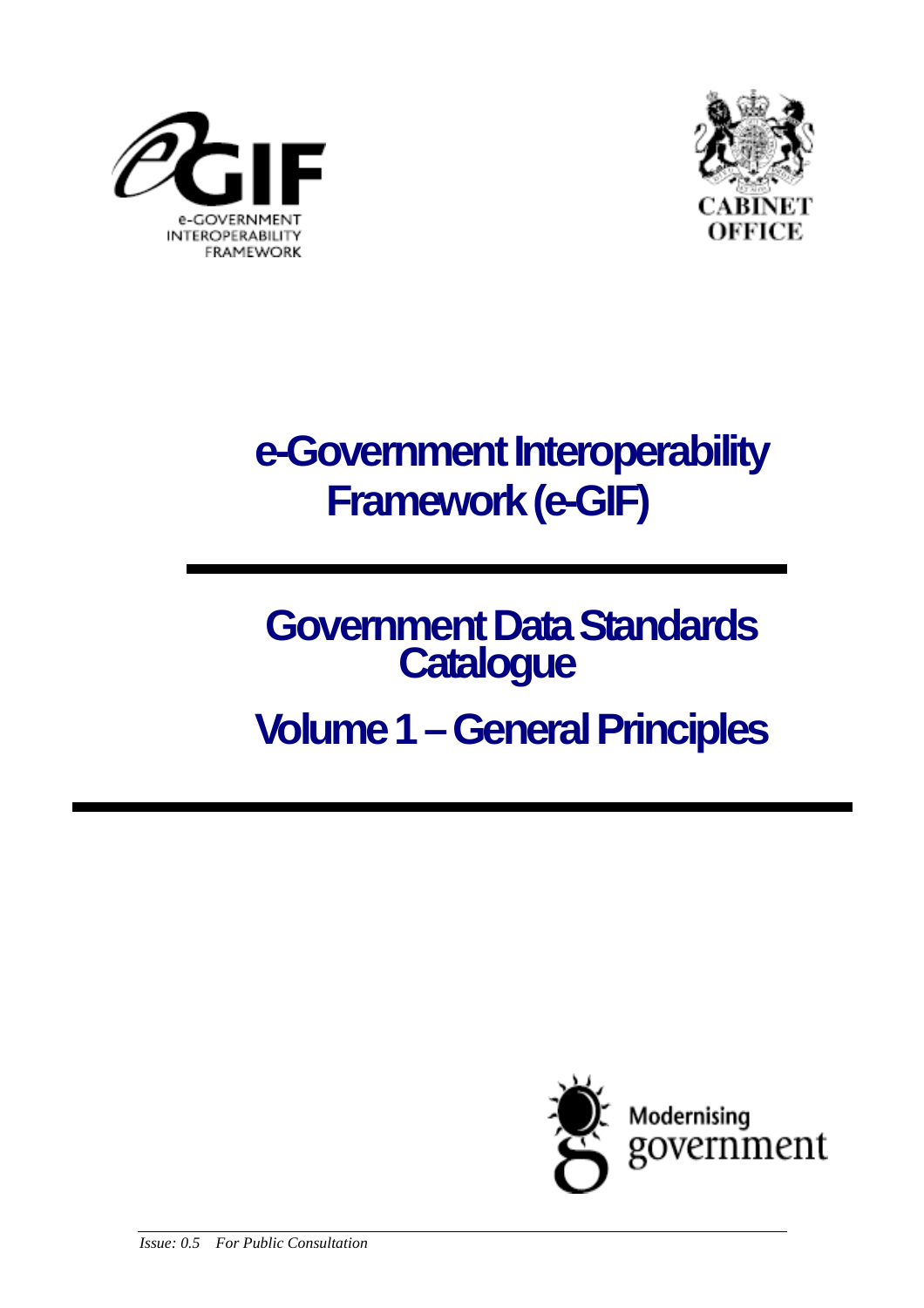#### **EXECUTIVE SUMMARY**

The e-Government Interoperability Framework (e-GIF) mandates the adoption of XML and the development of XML schemas as the cornerstone of the government interoperability and integration strategy. A key element in the development of XML schemas is an agreed set of data standards. The Government Data Standards Catalogue sets out the rationale, approach and rules for setting and agreeing the set of Government Data Standards (GDS) to be used in the schemas and other interchange processes. It also contains the standards agreed to date. These standards are also recommended for data storage at the business level.

The Catalogue comprises 3 volumes:

Volume 1, this Volume, sets out the general principles, i.e. the rationale, approach and rules for setting standards

Volume 2 sets out the Data Types standards

Volume 3 sets out the Data Items standards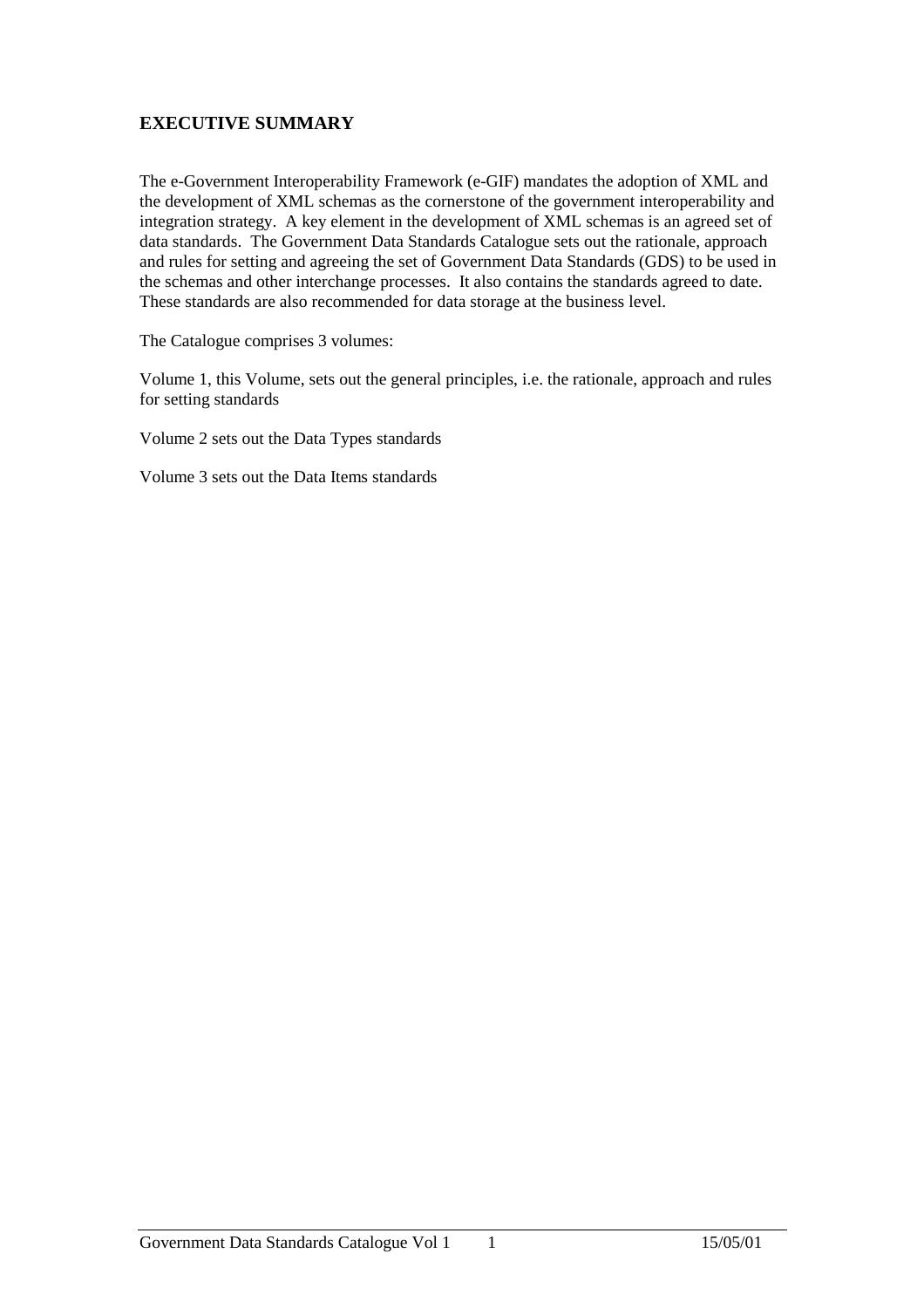### **Contents**

| <b>EXECUTIVE SUMMARY</b> |      |                                          |    |
|--------------------------|------|------------------------------------------|----|
| $\mathbf{1}$             |      | <b>INTRODUCTION</b>                      |    |
| $\mathbf{2}$             |      | <b>PRINCIPLES</b>                        | 5  |
|                          | 2.1  |                                          |    |
|                          | 2.2  |                                          |    |
|                          | 2.3. |                                          |    |
|                          | 2.4  |                                          |    |
|                          | 2.5  |                                          |    |
| 3                        |      | <b>DATA STANDARD TEMPLATE</b>            | 8  |
|                          |      | <b>APPENDIX A ABBREVIATIONS/ACRONYMS</b> | 10 |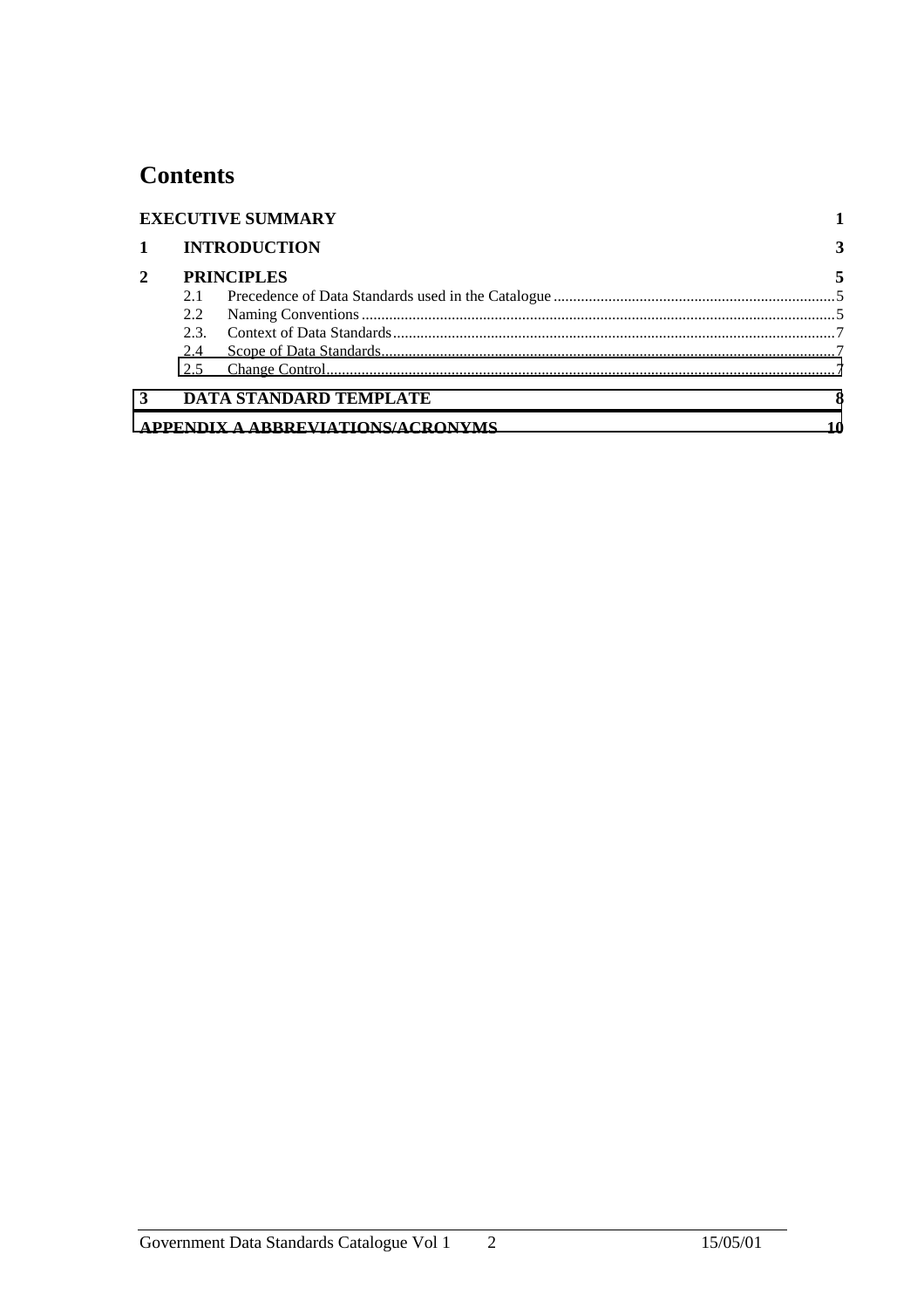#### **1 INTRODUCTION**

The e-Government Interoperability Framework (e-GIF) mandates the adoption of XML and the development of XML schemas as the cornerstone of the government interoperability and integration strategy. A key element in the development of XML schemas is an agreed set of data standards, and these Government Data Standards (GDS) are to be used in these schemas and other interchange processes. They are also recommended for data storage at the business level.

#### Rationale

The adoption of data standards for use across government will enable easier, more efficient exchanging and processing of data. It will also remove ambiguities and inconsistencies in the use of data. Inevitably the migration to these new standards may appear at the outset to be costly and time-consuming to some parts of government. However this burden should be outweighed by reduced development costs through the use of the agreed XML schemas that use these standards. It will also be easier and cheaper to use these standards from the outset in systems development rather than making changes during the life of the systems.

#### **Objectives**

These standards apply to all systems that are mandated in the e-GIF and are for use in all other public sector interfaces. Compliance with these standards should follow the e-GIF Compliance rules.

#### Scope

The Catalogue is used to record the agreed standards used in all XML Schemas, and other electronic interchanges of data involving the public sector, developed to support the e-GIF. The standards are defined at a logical (business) level and not at a physical database storage level, and do not document display properties. However it is recommended that they be used for specifying data storage at the business level.

#### Ownership

The Office of the e-Envoy is the owner of the Catalogue, and as such is responsible for managing the change process, and for ensuring that the standards are used in all future developments.

#### Stakeholders

The development and maintenance of this Catalogue is the joint responsibility of the Government Processes Group and the Government Schemas Group.

#### Control

The Catalogue will be maintained using the UK GovTalk's Request for Comments (RFC) and Request for Proposal (RFP) change control procedures.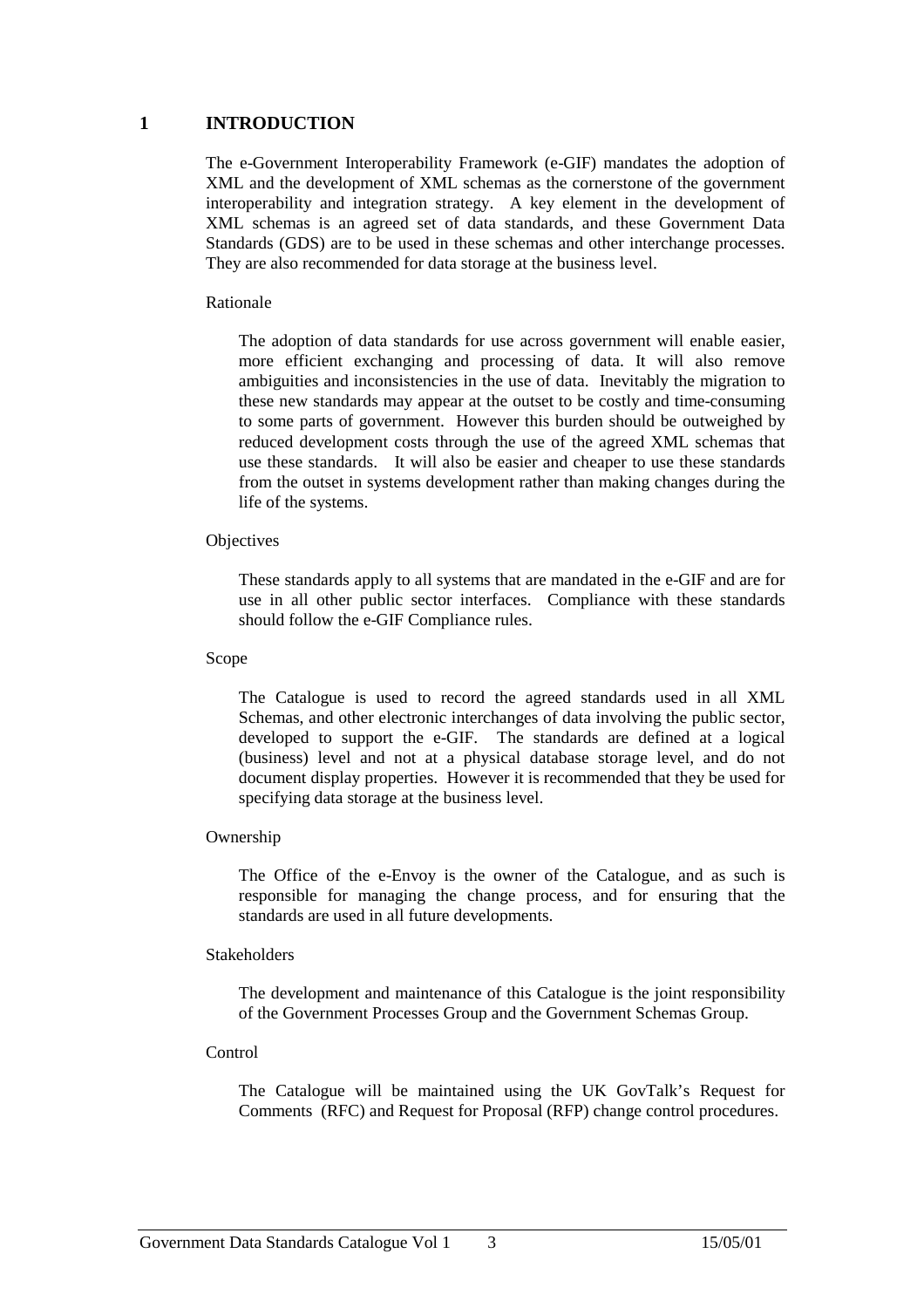#### Verification

Because of differing legislative constraints it is important for some government organisations to know to what level data has been verified. Where these levels of verification occur they will be detailed in the specific standards. Other organisations that do not have requirements for all these levels will only use the lowest level that is appropriate to them.

#### Changes Forecast

The list of standards currently shown in Volumes 2 and 3 are not the definitive list of all government standards. Further ones will be added after they have been agreed. It is likely to be quite a while before this Catalogue can be said to contain the comprehensive list of all government standards.

The Catalogue will be held on UK GovTalk and the standards will be held there in a database with links to and from the XML schemas where they are used, and also to any external standard, e.g. W3C, on which the government standard is based.

The standards may be extended in due course to cover clerical and display formats.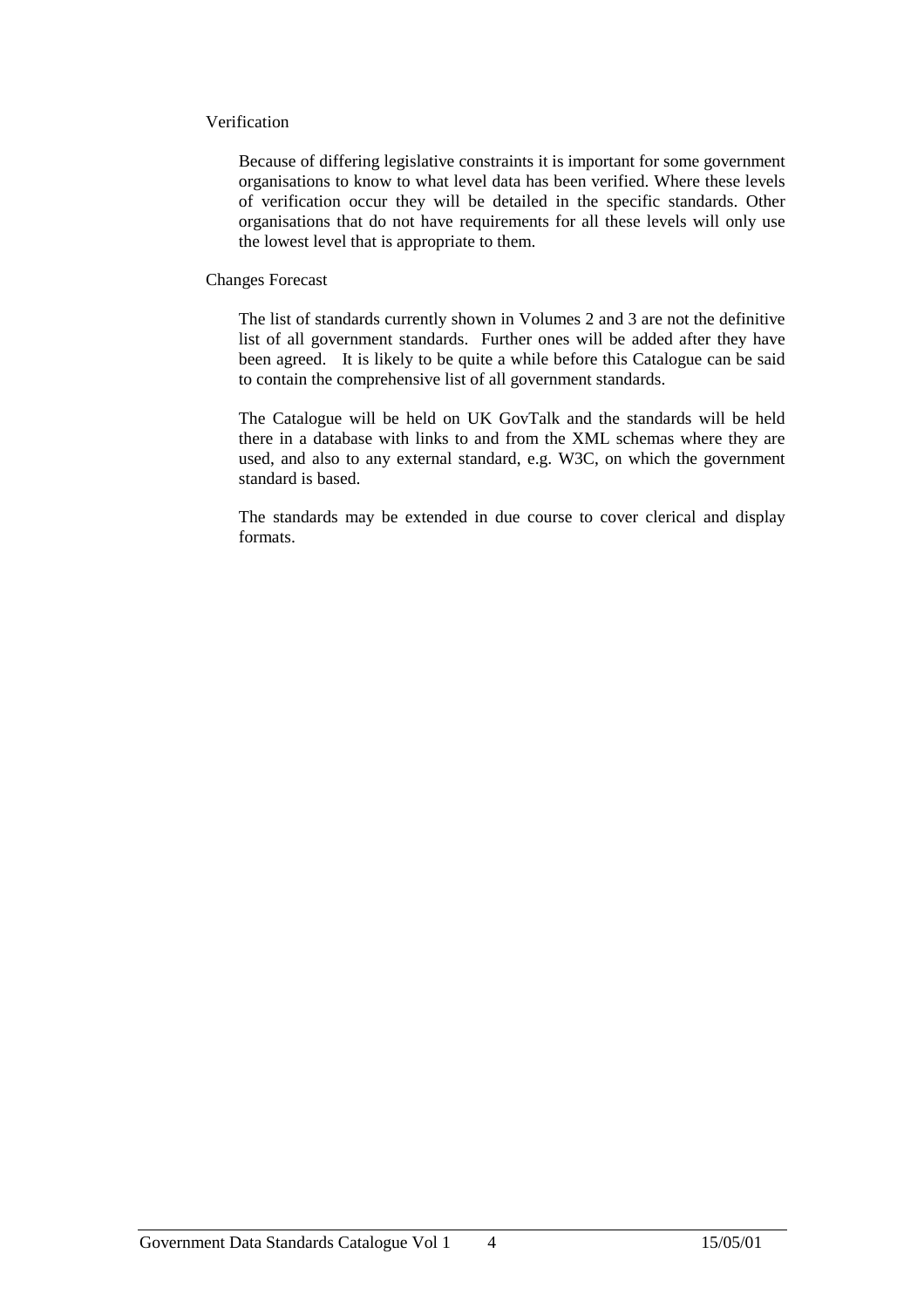#### **2 PRINCIPLES**

#### **2.1 Precedence of Data Standards used in the Catalogue**

When a standard is required for a piece of data it must be recognised that standards may already exist and that they should be used whenever possible. Standards bodies exist at several levels e.g. International, EU, British, and also at several committee levels, e.g. W3C, OECD. Also some standards deal with interchange, some with storage and some with display characteristics, or any combination of these.

Determining which is the right standard to adopt depends on a full understanding of the rationale behind the standard and the situation in which it was developed. It will therefore be necessary when considering whether to use an existing standard, to understand the community in which that standard has been agreed, its date of agreement and its relevance to the piece of data under consideration.

As a general rule of thumb the policy is to use International standards if they exist, but only if they are appropriate and up to date.

#### **2.2 Naming Conventions**

A full business name will be assigned to each data standard using the following format:

#### OBJECT-QUALIFIER(S)-DESIGNATOR

where:

- OBJECT is a keyword that describes the main object/entity/concept to which the standard relates, eg. TAXPAYER, CLAIMANT, AGENT. This subject word is omitted where the name of the standard is otherwise sufficiently clear as to render a prefix superfluous;
- QUALIFIER(S) is a qualifying word(s) used to describe the standard uniquely. Each word used is itself meaningful to the standard being described. The order of the words is in decreasing order of importance from left to right;
- DESIGNATOR is a keyword that designates the class or category of data to which the standard belongs, eg. name, number, code etc. This designator word is at the end of names that are made up of several words.

#### e.g. TAXPAYER-REFERENCE-NUMBER

#### **2.2.1 Standard Designators**

The following standard designators are used in this Catalogue:

- CODE Data, maintained by the user, which readily identifies an occurrence of an object class. There will normally be a screen dialogue or batch process to enable the user to input changes.
- DESCRIPTION Alphanumeric data that describes a specific item.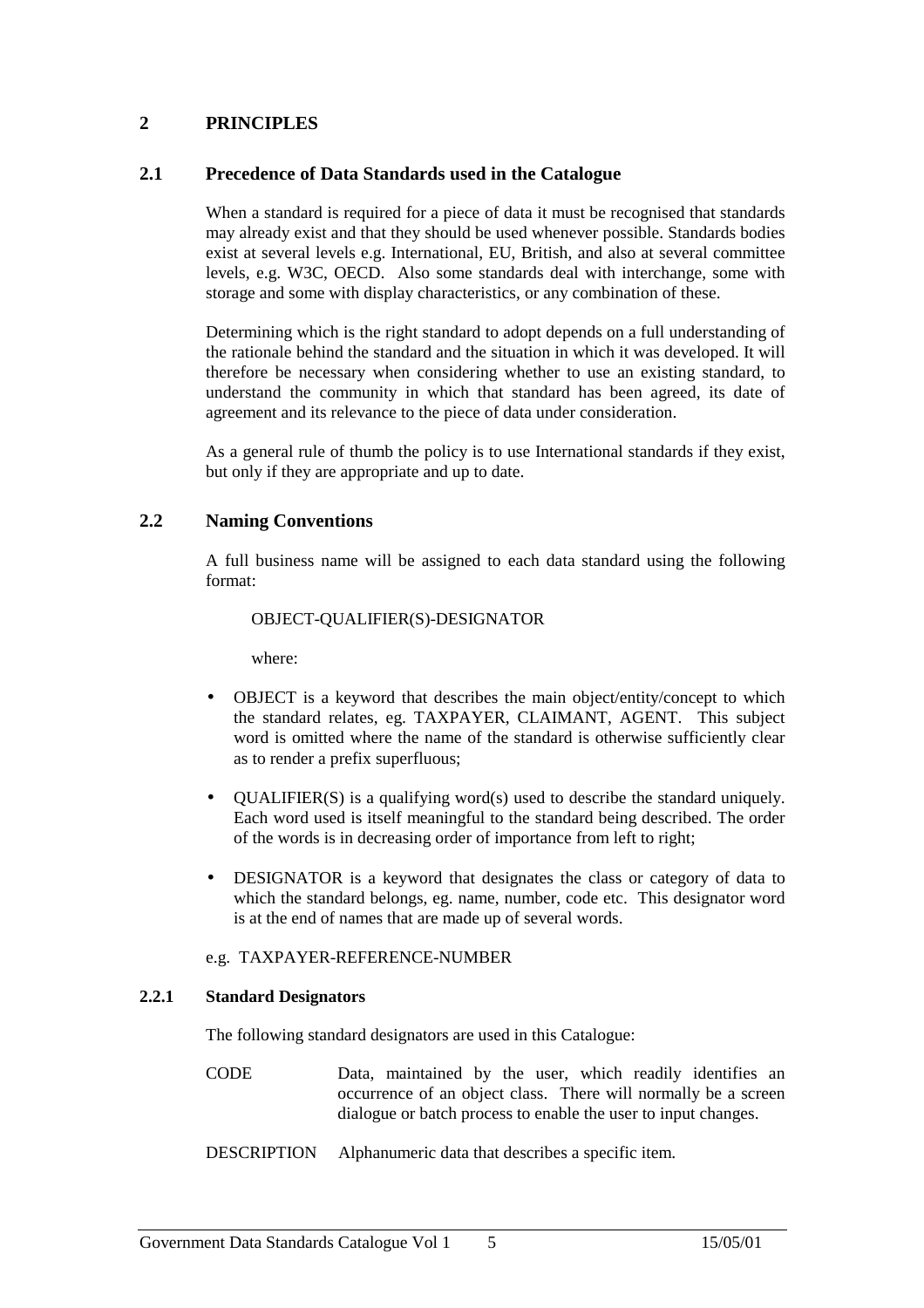| <b>NUMBER</b>   | Alphanumeric data that is used for identification purposes, e.g. a<br>reference number. |
|-----------------|-----------------------------------------------------------------------------------------|
| <b>QUANTITY</b> | An expression of the number of units of anything except money.                          |
| <b>RATE</b>     | An expression of a proportion or measure of value, eg. a<br>percentage.                 |
| <b>TEXT</b>     | Alphanumeric data in free format that is not descriptive.                               |
| <b>TYPE</b>     | A piece of data that categorises an object e.g. TAXPAYER<br>TYPE.                       |

Any of the Data Types (see Section 2.4.1) may be used as standard designators e.g. TIME, DATE

#### **2.2.2 Use of Acronyms within Data Standard Naming**

The Rules set out below are to be used when constructing business or data names.

- Avoid the use of abbreviations/acronyms wherever possible as they impede readability.
- If it is necessary to use an abbreviation or acronym because of space limitations refer to Appendix A which contains a list of those abbreviations/acronyms used to date in this Catalogue. It can be seen from these that there should be only one permissible abbreviation for each word/phrase, but it is possible for an abbreviation to have more than one meaning. Should this lead to confusion in any particular situation then the words/phrases should be explained in full.
- If the word, term or name required to be shortened appears in Appendix A then the abbreviation shown beside it must be used. If it does not then follow the guidelines below in constructing your own:
	- -only words longer than 8 characters should need to be abbreviated
	- use commonly used English abbreviations in preference to business ones
	- -use business abbreviations in preference to computer terms, which are in turn preferable to made-up ones
	- -if a common abbreviation is not available then make one up, but it must be meaningful and unambiguous
	- -abbreviations should generally appear in upper case
- If it is necessary to create a new abbreviation then first start by removing the vowels from the word, and then if necessary progressively remove consonants from the middle of the word.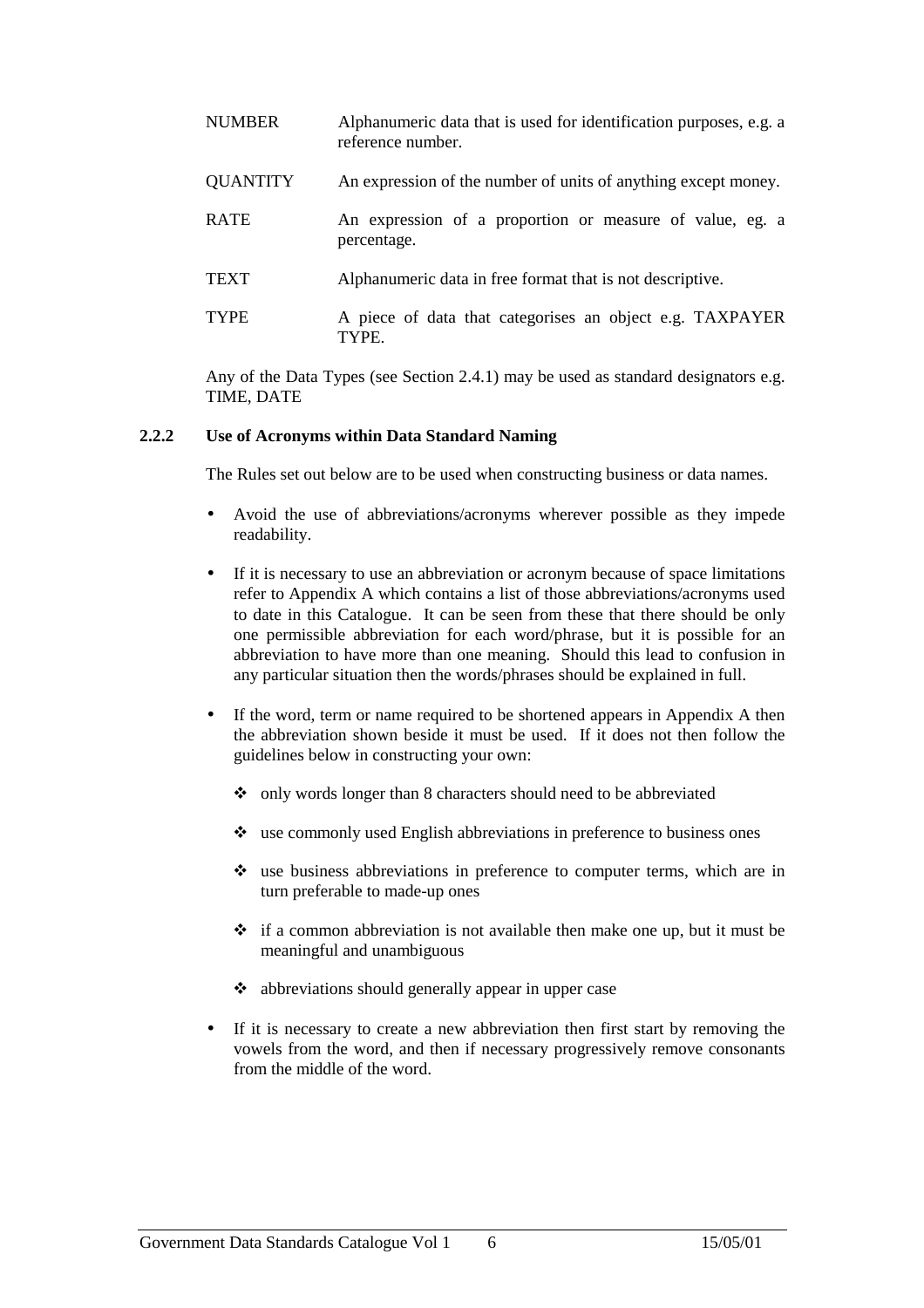#### <span id="page-7-0"></span>**2.3. Context of Data Standards**

The types of standards addressed by this Catalogue are at the Business level and not the Physical level, i.e. they do not cover how the data is actually stored within computer systems.

#### **2.4 Scope of Data Standards**

The standards found in this Catalogue are Customer Focused and not internal to any specific government organisational unit (e.g. Personnel Number, Cost Centre)

The standards adopted are set at two levels:

#### **2.4.1 Data Type (see Volume 2)**

These include those generic items of data that can be associated with a variety of different entities/objects, e.g. date, name, address, telephone number.

#### **2.4.2 Data Item (see Volume 3)**

These include the more specific occurrences of data that are not covered by the above-mentioned data types, e.g. National Insurance Number, VAT Number, Driving Licence Number.

There will on occasion be a need for a data type to be taken down to a more significant specialisation, e.g. Date - Death Date, where extra validation is required for that specific occurrence.

It is not the intention to overly complicate this Catalogue by defining too much at the specialisation level, i.e. the data item level. It is intended to be used for the most significant data items that have an importance across Government in general.

#### **2.5 Change Control**

Changes to this Catalogue will be managed using the UK GovTalk RFC and RFP processes. For more details see [www.govtalk.gov.uk](http://www.govtalk.gov.uk/)

The identification of new standards for inclusion in the Catalogue will generally emerge through the work of the Government Processes Group and the Government Schemas Group. But the opportunity exists for anyone to propose a new standard, or a change to an existing one, through the RFP process on UK GovTalk. The Office of the e-Envoy will manage these requests and feed them into the work of these two groups.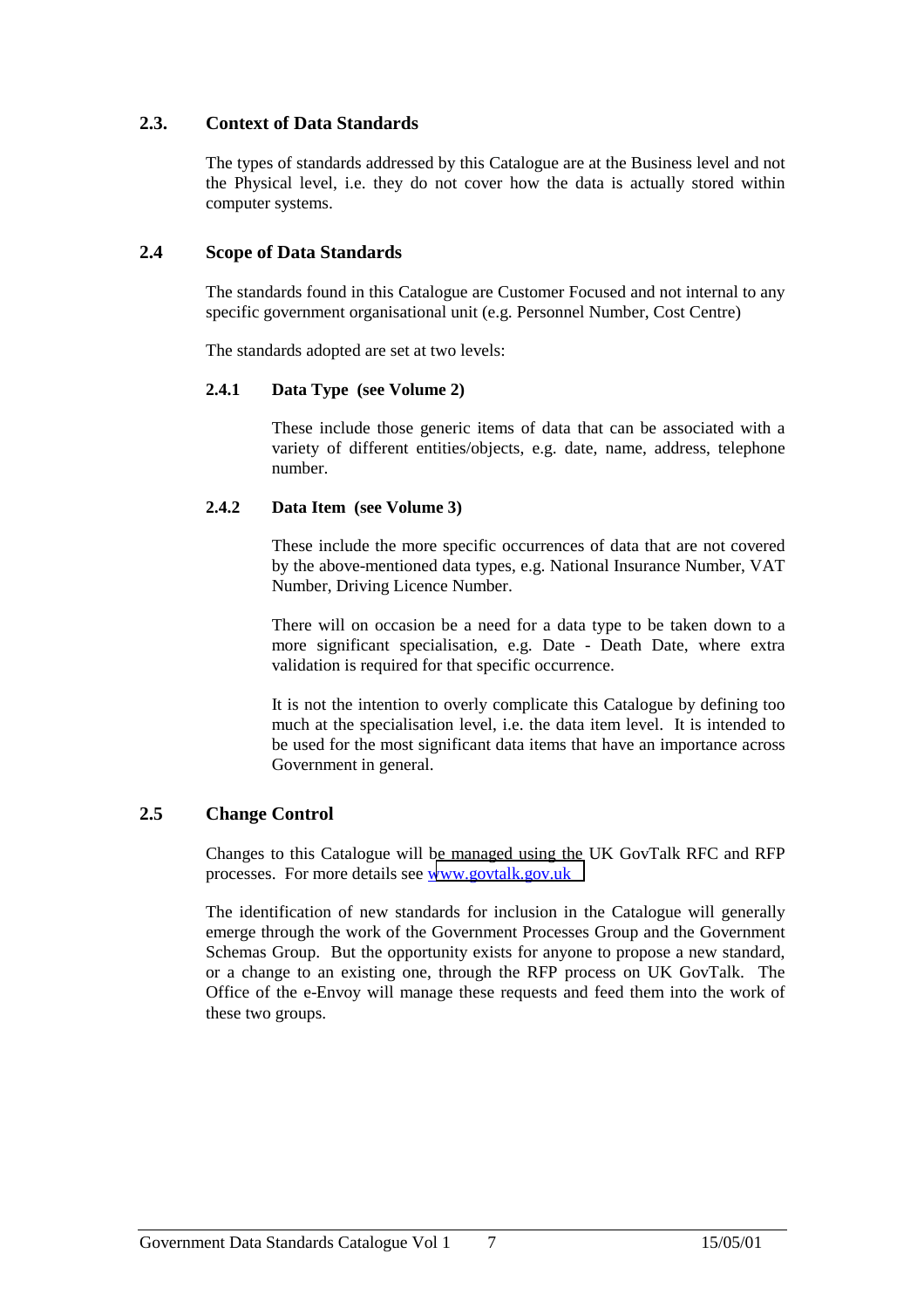#### <span id="page-8-0"></span>**3 DATA STANDARD TEMPLATE**

Each data standard will be documented using the following template:

- *Name: The full name of the Data Type/Data Item (in accordance with the Data Naming Standards as defined in Section 2.2).*
- *Definition: A simple but unambiguous definition of the Data Type or Item*
- *Business Format: The required format of the data from the business perspective. This will include the minimum and maximum number of characters if appropriate, and the structure of the data type/item, e.g. for National Insurance Number the structure is AANNNNNNA where A is an alpha character and N is a numeric character. Where Alpha is specified it refers to the full character set available through a standard UK keyboard excluding numerics.*
- *XML Schema ID: The identifier of the XML schema where the data standard is used. It is expected that a standard will only be used in one schema and all government schemas will be held on UK GovTalk. The XML schema will show the pattern, i.e. the size and mask, of the standard.*
- *Validation: Generic for Types and specific for Items. The validation rules to be applied for acceptance of data (e.g. first alpha character must be A, B or C).*
- *Values: List of the acceptable values (e.g. Male, Female)*
- *Default Value: For any list of values, the default value to be used unless otherwise stated*
- *Owner: Name(s) of those Departments/Agencies/Other Bodies who own this standard*
- *Based on: Derivation of standard (e.g. BACS, ISO, BSI, BSEN, W3C)*
- *Verification: Steps taken to establish the correctness of the Data Type or Item. (For some Departments, the stringency with which data collected has been checked needs to be known prior to making use of that data – e.g. has date of birth been verified by checking Certificate of Baptism or Birth Certificate. These different levels of verification will be detailed here. Other Departments who do not have the same requirements for these levels will use only the lowest level when passing information).*
- *Comments: Additional notes*
- *Version : The version number of this standard*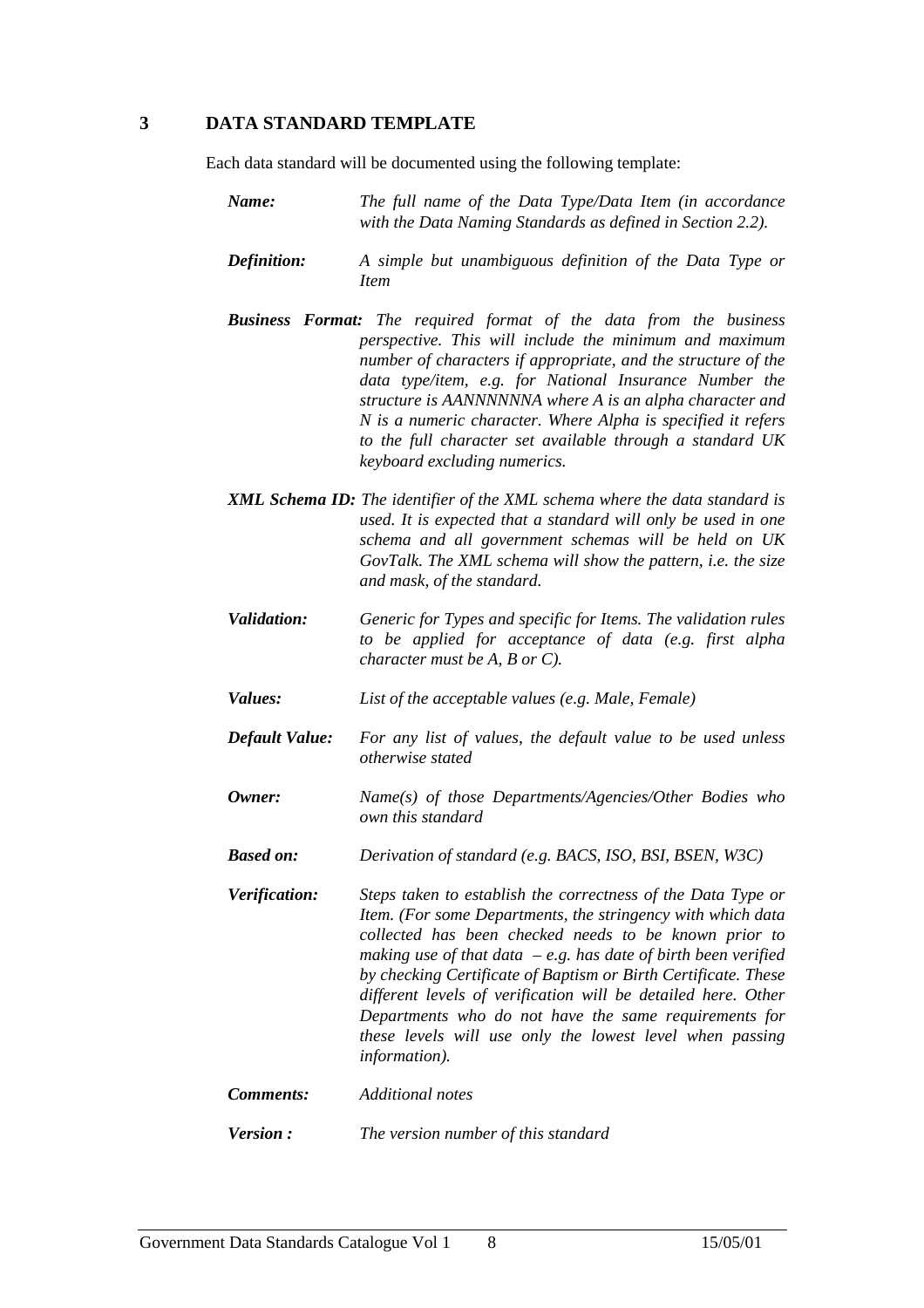*Date: The date this version was agreed as a Government Data Standard*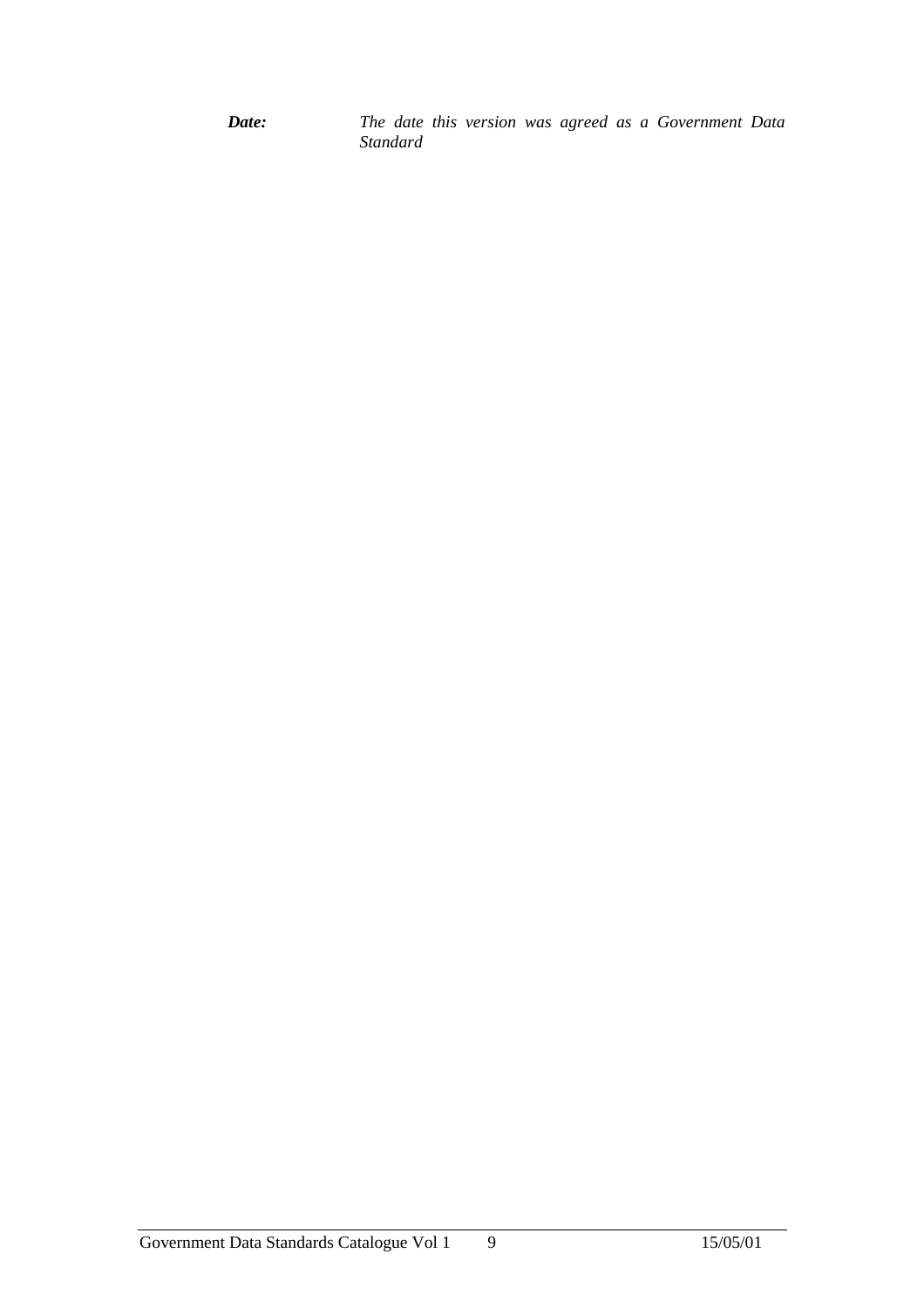#### <span id="page-10-0"></span>**APPENDIX A ABBREVIATIONS/ACRONYMS**

Detailed below are the abbreviations and acronyms used within this Catalogue:

| <b>Banks Automated Clearing System</b>                    | <b>BACS</b>    |
|-----------------------------------------------------------|----------------|
| British Standard European Norm                            | <b>BSEN</b>    |
| <b>British Standards Institute</b>                        | <b>BSI</b>     |
| <b>British Telecom</b>                                    | <b>BT</b>      |
| Crown Court Criminal Justice System                       | <b>CCCJS</b>   |
| Customs & Excise                                          | <b>HMCE</b>    |
| Department                                                | <b>DEPT</b>    |
| Department of Social Security                             | <b>DSS</b>     |
| European Union                                            | EU             |
| <b>Employment Service</b>                                 | ES             |
| Government                                                | <b>GOVT</b>    |
| Government Data Standard(s)                               | <b>GDS</b>     |
| <b>Internet Engineering Task Force</b>                    | <b>IETF</b>    |
| <b>Inland Revenue</b>                                     | IR             |
| International Organisation for Standardisation            | <b>ISO</b>     |
| <b>National Insurance Number</b>                          | <b>NINO</b>    |
| Not Applicable                                            | N/A            |
| Number                                                    | N <sub>O</sub> |
| Office of e-Envoy                                         | OeE            |
| <b>Office for National Statistics</b>                     | <b>ONS</b>     |
| Organisation for Economic Co-operation<br>and Development | <b>OECD</b>    |
| <b>Request for Comment</b>                                | <b>RFC</b>     |
| <b>Request for Proposal</b>                               | <b>RFP</b>     |